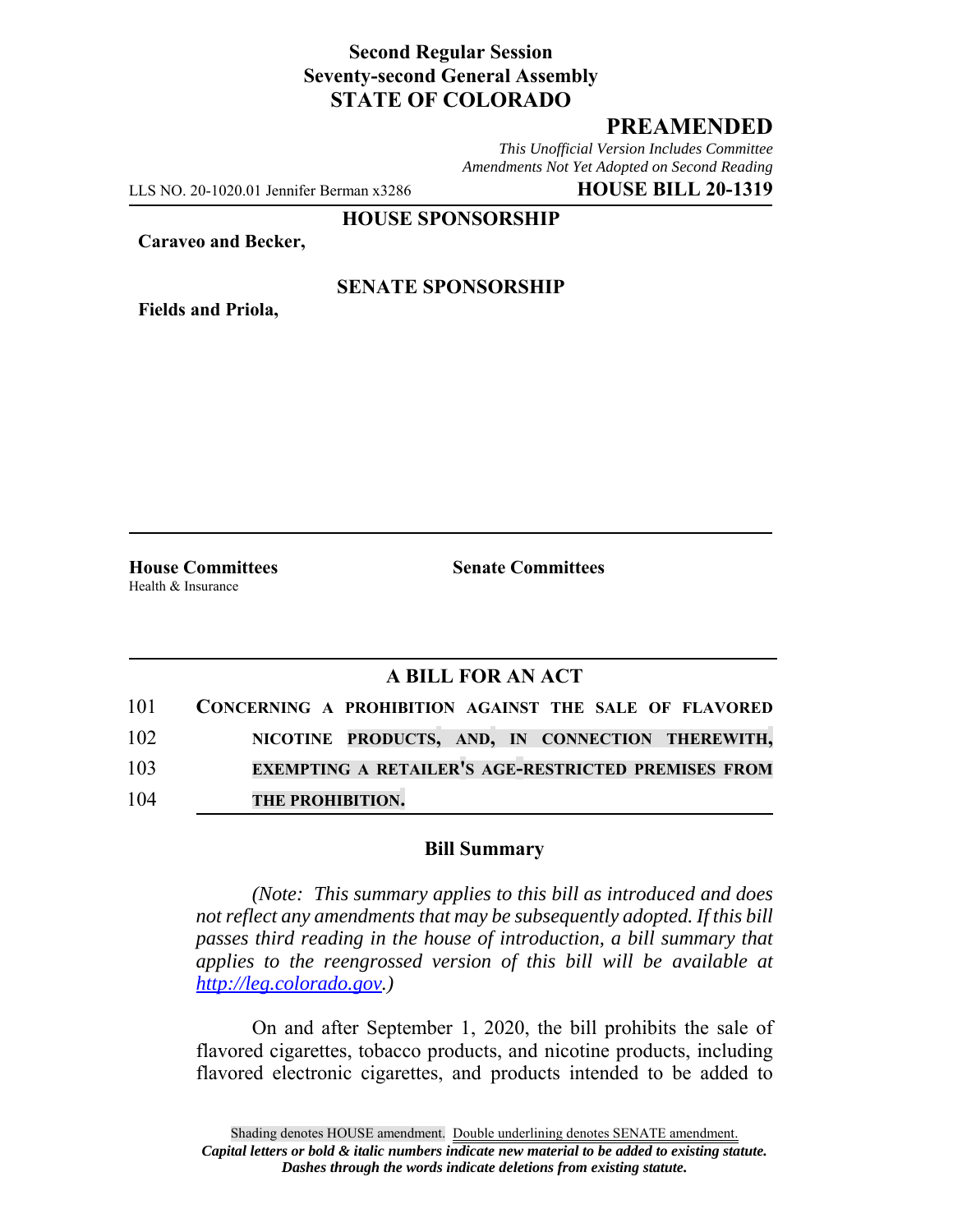cigarettes, tobacco products, or nicotine products to produce a flavor other than tobacco.

 *Be it enacted by the General Assembly of the State of Colorado:* **SECTION 1.** In Colorado Revised Statutes, 44-7-104, **add** (1.5) as follows: **44-7-104. Enforcement authority - designation of agency - coordination - sharing of information.** (1.5) THE DIVISION HAS THE POWER TO ENFORCE SECTION 44-7-104.6 RELATING TO THE PROHIBITION AGAINST THE SALE OF FLAVORED CIGARETTES, TOBACCO PRODUCTS, AND NICOTINE PRODUCTS AND FLAVOR ENHANCERS, AS THOSE TERMS ARE 9 DEFINED IN SECTION 44-7-104.6 (4). **SECTION 2.** In Colorado Revised Statutes, **add** 44-7-104.6 as follows: **44-7-104.6. Prohibition against selling flavored cigarettes, tobacco products, and nicotine products - rules - definitions.** (1) (a) ON AND AFTER SEPTEMBER 1, 2020, EXCEPT AS PROVIDED IN SUBSECTION (2) OF THIS SECTION, A RETAILER SHALL NOT SELL, OFFER FOR SALE, PERMIT THE SALE OF, OR OTHERWISE FURNISH A FLAVORED CIGARETTE, TOBACCO PRODUCT, OR NICOTINE PRODUCT OR A FLAVOR ENHANCER. (b) TO DEMONSTRATE COMPLIANCE WITH THIS SECTION, A RETAILER SHALL SUBMIT DOCUMENTATION TO THE DIVISION DEMONSTRATING THAT ANY FLAVORED CIGARETTES, TOBACCO PRODUCTS, OR NICOTINE PRODUCTS OR FLAVOR ENHANCERS AT THE RETAILER'S RETAIL LOCATION HAVE BEEN DESTROYED. THE EXECUTIVE DIRECTOR MAY PROMULGATE RULES REGARDING THE FORM AND MANNER IN WHICH A RETAILER MUST SUBMIT THE DOCUMENTATION.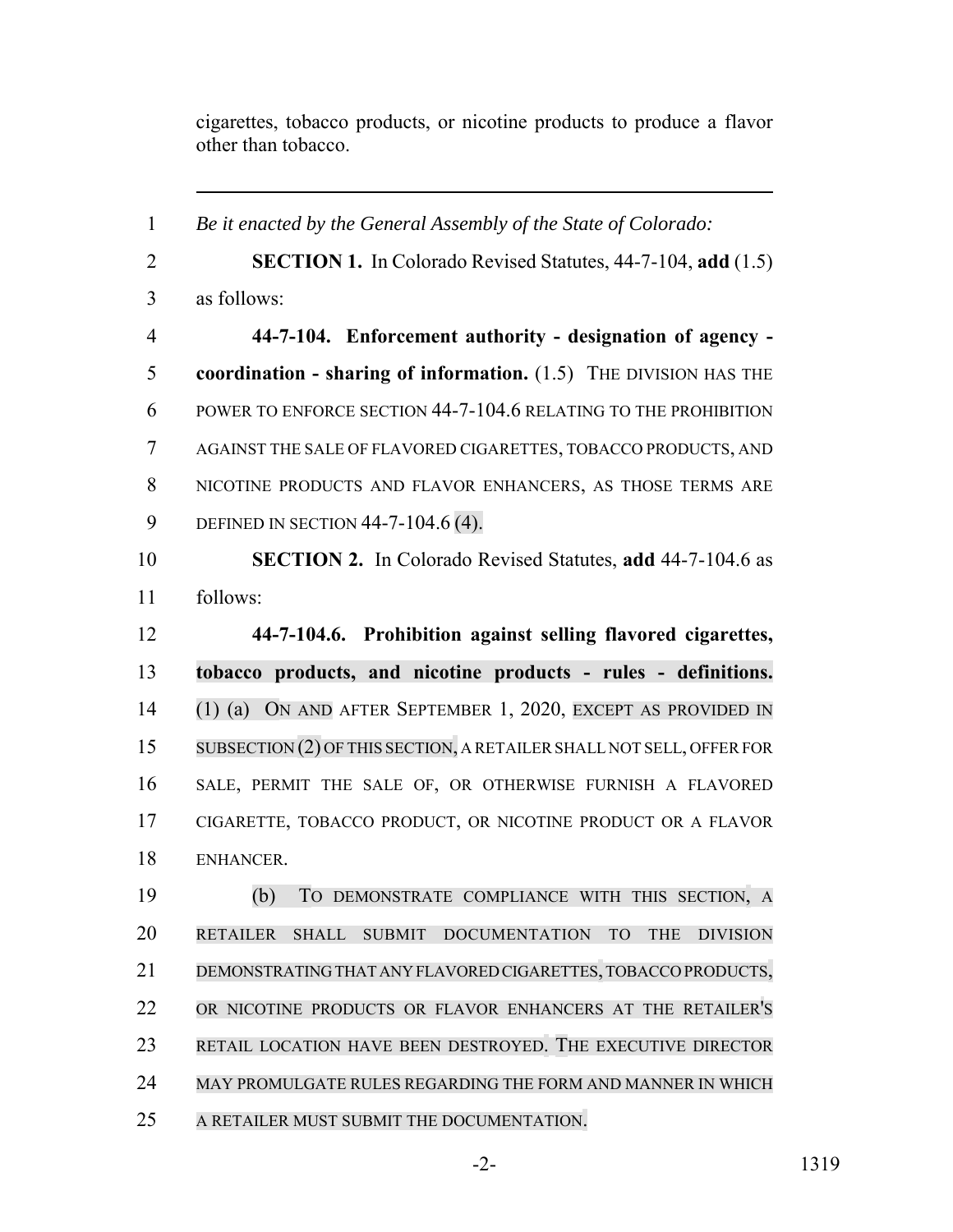(2) THE PROHIBITION SET FORTH IN SUBSECTION (1) OF THIS SECTION DOES NOT APPLY TO A RETAILER'S AGE-RESTRICTED PREMISES.

 (3) THERE IS A REBUTTABLE PRESUMPTION THAT A CIGARETTE, TOBACCO PRODUCT, OR NICOTINE PRODUCT BEING SOLD, OFFERED FOR SALE, PERMITTED TO BE SOLD, OR OTHERWISE FURNISHED AT A RETAILER'S RETAIL LOCATION IS A FLAVORED CIGARETTE, TOBACCO PRODUCT, OR NICOTINE PRODUCT OR A FLAVOR ENHANCER IF THE RETAILER, THE MANUFACTURER, OR ANY EMPLOYEE OR AGENT OF THE RETAILER OR MANUFACTURER:

 (a) HAS MADE A PUBLIC STATEMENT OR CLAIM THAT THE PRODUCT IMPARTS A TASTE OR SMELL OTHER THAN THE TASTE OR SMELL OF TOBACCO;

 (b) USES ANY TEXT OR IMAGE ON THE PRODUCT'S LABELING, PACKAGING, OR SIGNAGE PROMOTING THE PRODUCT THAT EXPLICITLY OR IMPLICITLY INDICATES THAT THE PRODUCT IMPARTS A TASTE OR SMELL OTHER THAN THE TASTE OR SMELL OF TOBACCO; OR

 (c) HAS TAKEN ANY ACTION DIRECTED TOWARD CONSUMERS THAT A REASONABLE PERSON WOULD EXPECT TO CAUSE CONSUMERS TO BELIEVE THAT THE CIGARETTE, TOBACCO PRODUCT, OR NICOTINE PRODUCT IMPARTS A TASTE OR SMELL OTHER THAN THE TASTE OR SMELL OF TOBACCO.

22 (4) AS USED IN THIS SECTION, UNLESS THE CONTEXT OTHERWISE REQUIRES:

 (a) "AGE-RESTRICTED PREMISES" MEANS RETAIL PREMISES AT WHICH A CUSTOMER, IN ORDER TO ENTER THE RETAIL PREMISES, MUST PRESENT TO THE OWNER OR AN EMPLOYEE A VALID GOVERNMENT-ISSUED PHOTOGRAPHIC IDENTIFICATION THAT DEMONSTRATES THAT THE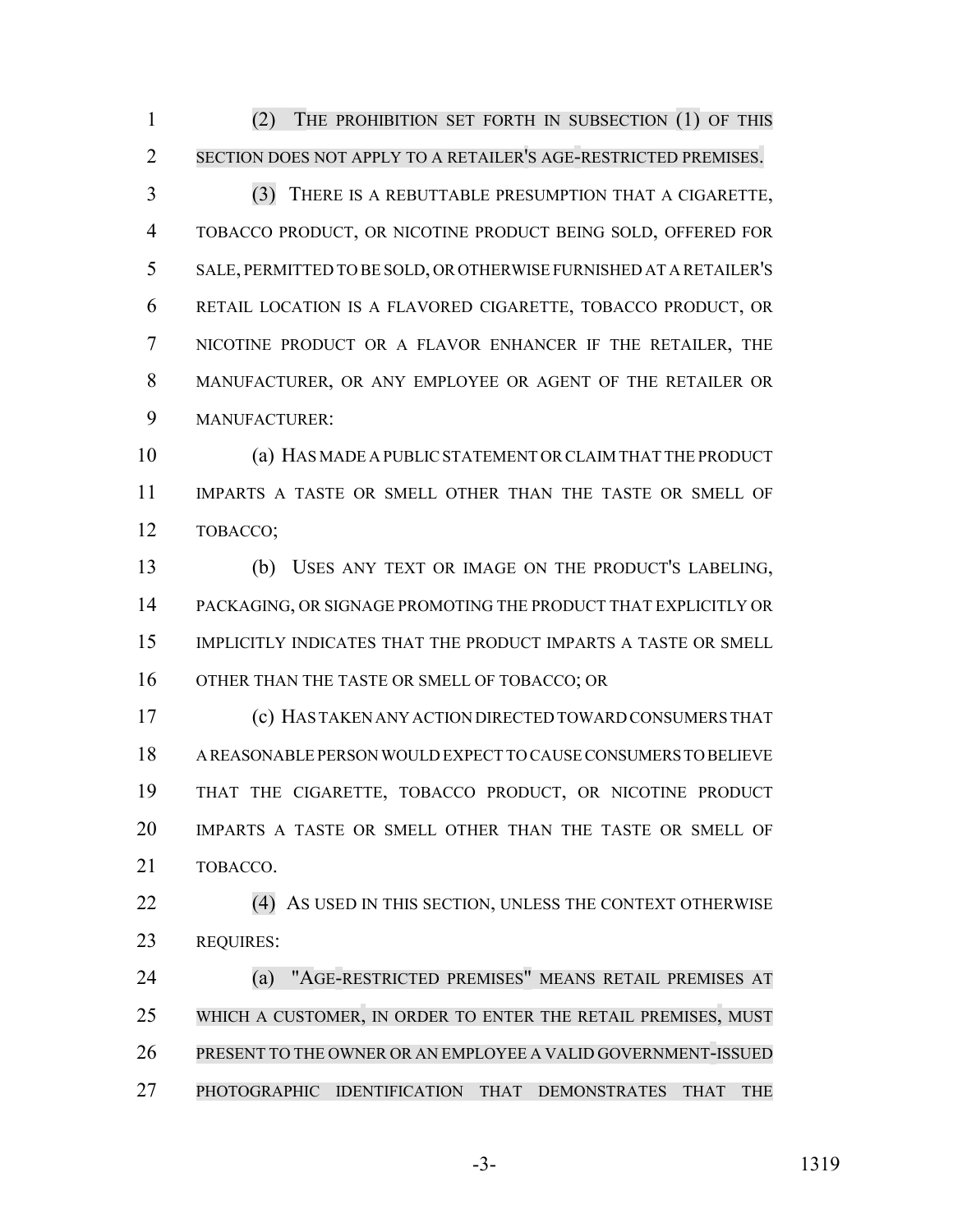CUSTOMER IS TWENTY-ONE YEARS OF AGE OR OLDER.

 (b) "FLAVORED CIGARETTE, TOBACCO PRODUCT, OR NICOTINE PRODUCT" MEANS A CIGARETTE, TOBACCO PRODUCT, OR NICOTINE PRODUCT THAT IMPARTS A TASTE OR SMELL, OTHER THAN THE TASTE OR SMELL OF TOBACCO, EITHER BEFORE OR DURING THE CONSUMPTION OF THE PRODUCT, INCLUDING BUT NOT LIMITED TO ANY TASTE OR SMELL RELATING TO FRUIT, MENTHOL, MINT, WINTERGREEN, CHOCOLATE, COCOA, VANILLA, HONEY, OR ANY CANDY, DESSERT, ALCOHOL BEVERAGE, HERB, OR SPICE.

 (c) "FLAVOR ENHANCER" MEANS A PRODUCT THAT IS DESIGNED, MANUFACTURED, PRODUCED, MARKETED, OR SOLD FOR THE PURPOSE OF PRODUCING A FLAVORED CIGARETTE, TOBACCO PRODUCT, OR NICOTINE PRODUCT WHEN ADDED TO A CIGARETTE, TOBACCO PRODUCT, OR NICOTINE PRODUCT.

 **SECTION 3.** In Colorado Revised Statutes, 44-7-106, **add** (5) as follows:

 **44-7-106. Limitation on fines.** (5) FOR A VIOLATION OF SECTION 44-7-104.6, THE PENALTY IS AS FOLLOWS:

 (a) A FINE IN AN AMOUNT OF TWO HUNDRED FIFTY DOLLARS FOR A FIRST VIOLATION COMMITTED WITHIN A TWENTY-FOUR-MONTH PERIOD; 21 (b) A FINE IN AN AMOUNT OF FIVE HUNDRED DOLLARS FOR A SECOND VIOLATION COMMITTED WITHIN A TWENTY-FOUR-MONTH PERIOD; **(c)** A FINE IN AN AMOUNT OF ONE THOUSAND DOLLARS FOR A THIRD VIOLATION COMMITTED WITHIN A TWENTY-FOUR-MONTH PERIOD AND A PROHIBITION AGAINST THE RETAILER SELLING CIGARETTES, TOBACCO PRODUCTS, OR NICOTINE PRODUCTS AT THE RETAIL LOCATION AT WHICH THE VIOLATION OCCURRED FOR AT LEAST SEVEN DAYS AFTER THE